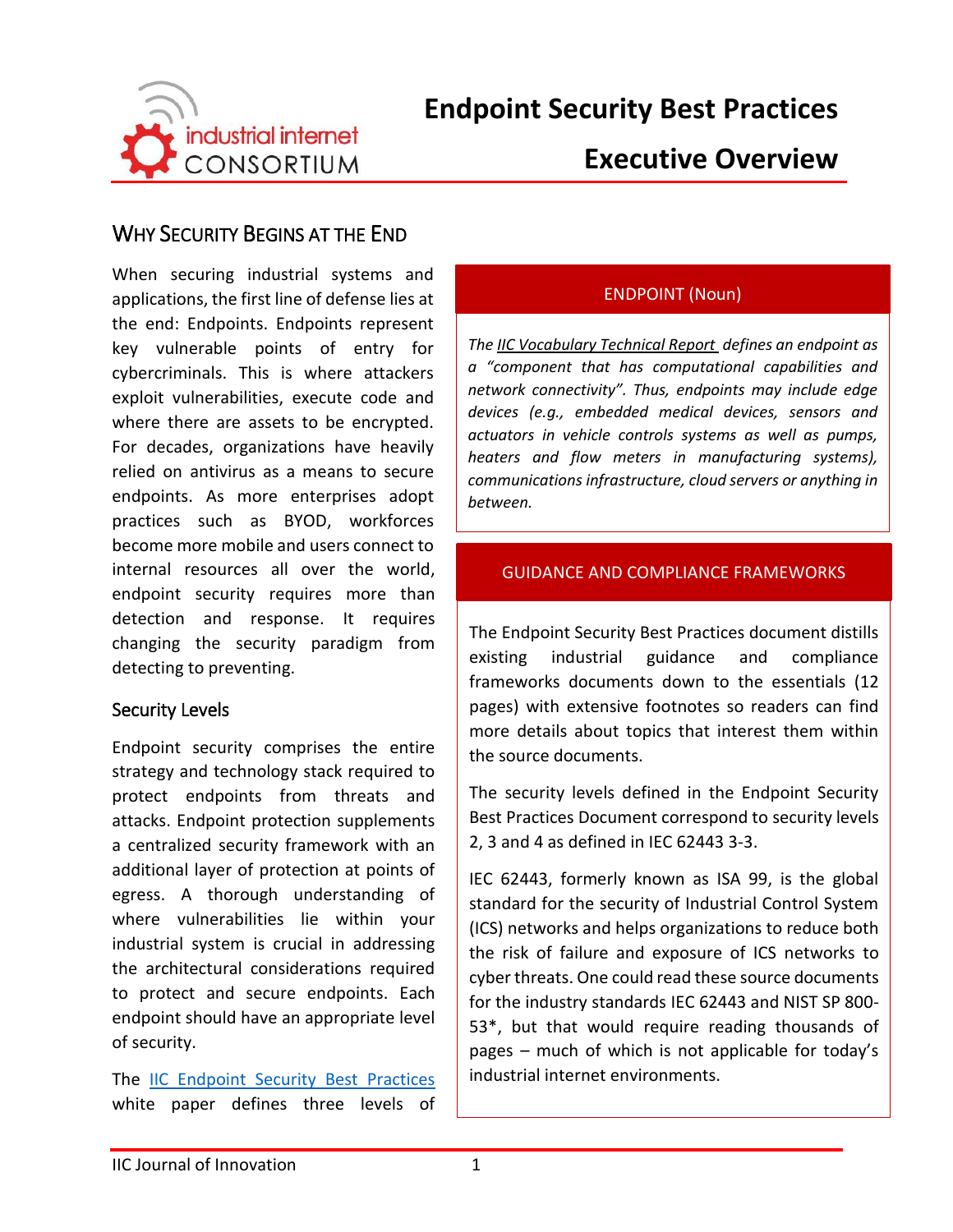security: basic, enhanced and critical. These levels correspond to some of the most mature of the industrial guidance and compliance frameworks (see Guidance and Compliance Frameworks sidebar).

- 1. *Security Level Basic* (SLB) provides protection against "intentional violation using simple means with low resources", such as an ordinary virus.
- 2. *Security Level Enhanced* (SLE) steps up to defend against "sophisticated means with moderate resources", such as exploiting known vulnerabilities in Industrial Control System (ICS) software or systems.
- 3. *Security Level Critical* (SLC) steps up further to defend against attackers with "sophisticated means with extended resources", such as the ability to develop custom zero-day attacks.

There are full-stack architectures for endpoint security offering increasing security levels. These are based on open standards and interoperability between multi-vendor multi-platform endpoints across architectural patterns such as three-tier, gateway-mediated edge or layered databus. Regardless of the architectural pattern employed, the endpoints must include resistance to attacks commensurate with the level of risk for those endpoints. Within the Endpoint Security Best Practices white paper, key elements and countermeasures selected for the three security levels defined are identified and discussed in detail.

## ENDPOINT SECURITY BEST PRACTICES: ELEMENTS DISCUSSED IN DETAIL

- ROOT OF TRUST
- SECURE BOOT
- **CRYPTOGRAPHIC SERVICES**
- ENDPOINT CONFIGURATION & MANAGEMENT
- **•** SECURE COMMUNICATIONS
- CONTINUOUS MONITORING
- POLICY ACTIVITY & DASHBOARD
- **SYSTEM INFORMATION & EVENT** MANAGEMENT

## **Protecting Industrial IoT System**

By applying Endpoint Security Best Practices, owners and operators can specify which security level they need. Insurers and policy makers may benefit from a common benchmark that can be used to analyze risk and encourage security improvements. Equipment manufacturers can build products that provide necessary security features efficiently. Governments can drive adoption of best practices for industrial security.

Success begins with laying a foundation. Start by securing endpoints. The IIC's [Industrial Internet](https://www.iiconsortium.org/IISF.htm)  [Security Framework](https://www.iiconsortium.org/IISF.htm) and Endpoint Security Best Practices white paper provide the guidance to secure IIoT systems.